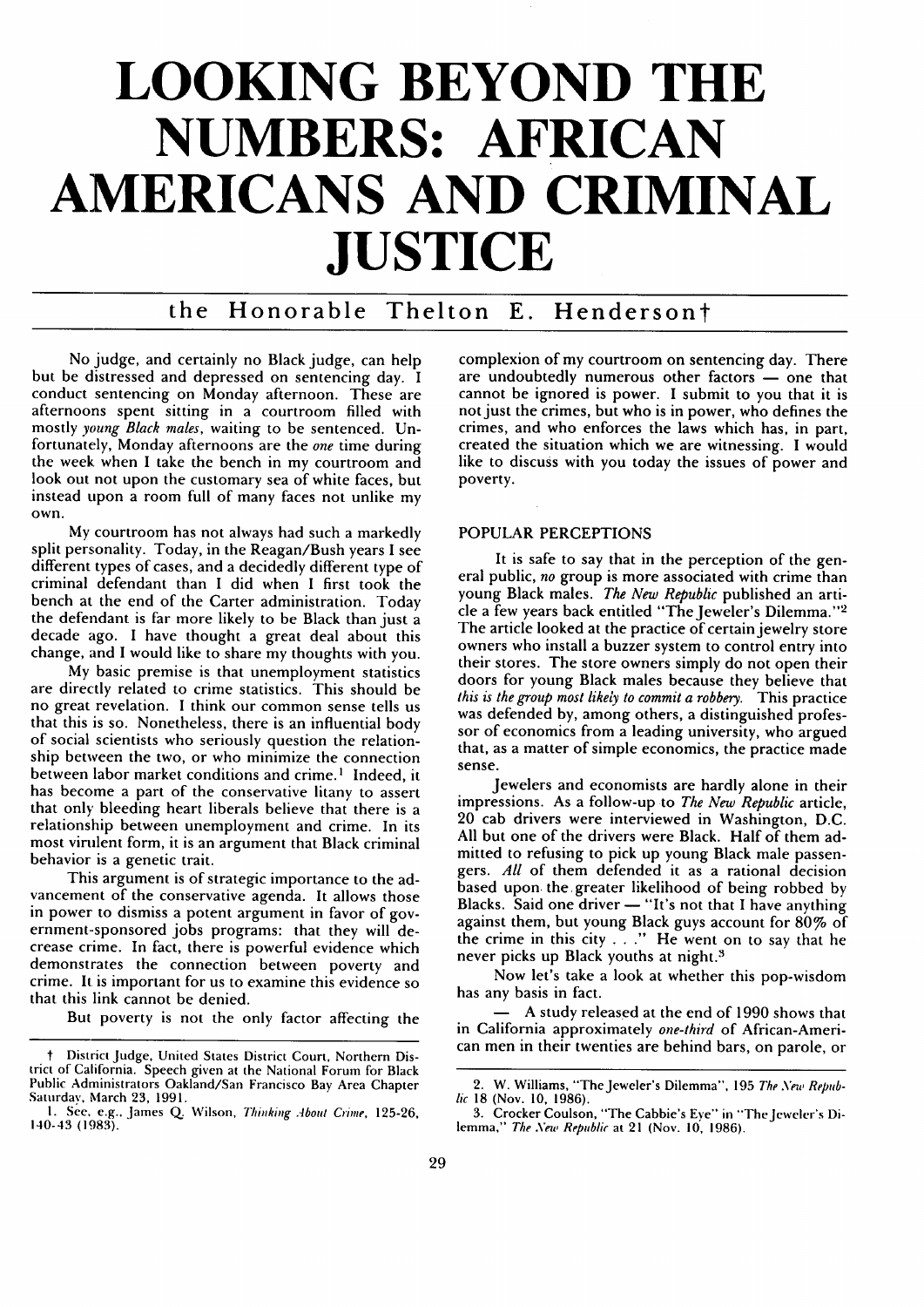

**"Urban Altarpiece", 1992 Triptych (Detail) Mixed Media, 36"x** *72"* **David A. Valentine**

 $\ddot{\phantom{0}}$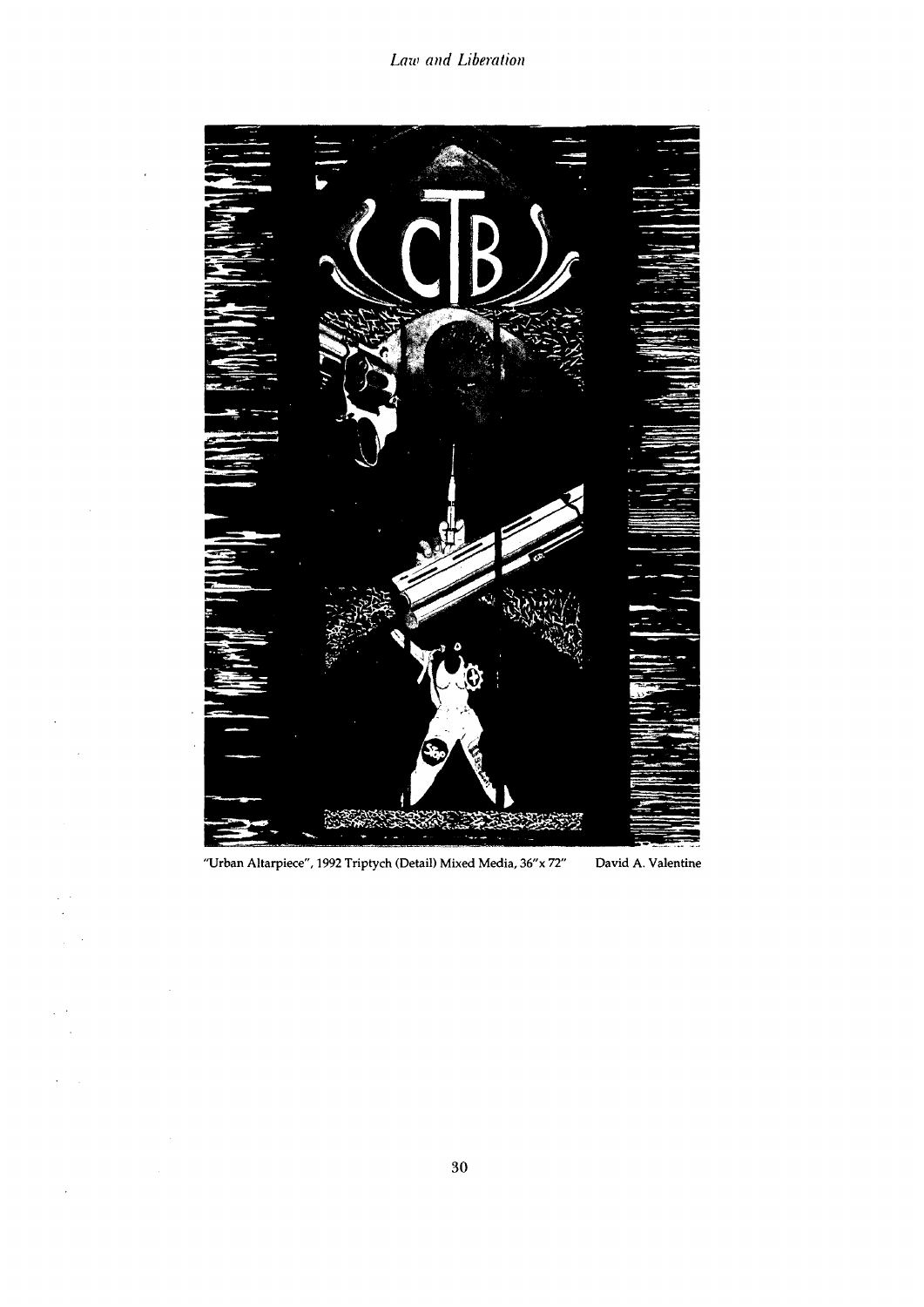on probation. <sup>4</sup>

 $-$  In 1979, 456,000 Blacks in the age group 16-19 were arrested. That is *1576* of all Blacks in the country between 16-19 years of age.

**-** A 1986 study revealed that nearly *7 in* **10** Black males *in California* face at least one arrest in their early adult years. The comparable rate for whites is *3 in* **10.**

So does this mean that the jewelers are right? I think that we must be careful not to look blindly at these distressing figures. Statistics have little or no value without meaningful analysis.

## AN EXAMINATION OF THE FACTS

First, it remains a fact that in both federal and state prisons, most inmates are white. Nonetheless, given the fact that just over 12% of the U.S. population is Black, the fact that 47% of the state prison population is Black provides little consolation. <sup>5</sup>

Another factor to consider is the sheer number of people in prison in this country. There are more people behind bars, per capita, in this country than in any other country on the face of the earth. $6$  Over the past ten years the prison population has approximately doubled.<sup>7</sup> Black males in the U.S. are incarcerated at a rate four times higher than in *South Africa*.<sup>8</sup> The explosion in this country's prison population has a greater effect on the Black community, because of its relatively smaller size, than on the white community.

#### LOOKING FOR CAUSES

At the outset I mentioned the issue of power  that is, who defines the crimes and who enforces the law. The types of crimes that are being prosecuted by the Department of Justice today are quite different than those I saw during the Carter administration. While today the conventional wisdom may be that crime, like inflation, will always increase, it is interesting to note that during the Carter years, there was a steady and substantial *decrease* in the number of criminal cases filed by the U.S. Attorney. Since 1981, criminal filings have steadily increased from 28,000 to 36,000 last year. <sup>9</sup>

Not only are there more criminal filings today, the cases brought are also of a different nature. The most marked example is drug cases. The number of drug cases brought by the U.S. Attorney has increased by *27176* since 1979!10 Presidents Reagan and Bush have chosen to make the so-called "War on Drugs" a priority, while white collar criminals have had a comparative field

day. The War on Drugs has had a disparate impact upon the Black community. While African-Americans constitute only *1576 of the drug using population,* in 1989, *over 40%* of those arrested on drug-related charges were Black.<sup>11</sup> The recent administrations have chosen to wage the war on drugs upon communities of color in this country, and even in Latin America, rather than focus their efforts upon the white community whose seemingly insatiable appetite for drugs fuels that underground economy.

While the number of drug cases has skyrocketed, the number of white collar crime convictions in federal court has remained *almost unchanged* since 1980.12 This is not because there is a shortage of white criminals  $$ the Savings and Loan scandal reveals that fallacy. It is a matter of priorities. In certain areas, such as conservation, natural resources, and atomic energy control, the number of criminal filings has plummeted. 13 And despite all of the media attention focused on the S & L and banking scandal, which will cost the taxpayers of this country 500 billion dollars, the number of banking related criminal filings actually decreased in 1990 compared with  $1979$ .<sup>14</sup> The net result is that today a larger proportion of crimes are being prosecuted in which the defendant has a substantial likelihood of being a person of color.

The second set of factors which I want to address underlying Black crime is unemployment, underemployment and poverty.

Even after considering the issue of power, I think that we must admit the sad fact that young African-American men are involved in crime to a disproportionately large extent. By no coincidence, they are also the group hardest hit by unemployment. Let's take a brief look at the unemployment rate for Black youth. While it is common knowledge that the unemployment rates for Black youth are astronomically high, it is less well appreciated that this is a very recent development that goes back only two decades. For example, in 1954, when I was just getting out of high school, rates of unemployment for Black and white youth were almost identical. In fact the white rate of unemployment was slightly higher, at the age level 16-17.

But, and this is a big but, while the white rate of unemployment has remained relatively constant over the past 20 years or so, the Black rate has soared. The national unemployment rate for Black male teenagers is now  $32\%$  — that's one in every three Black teens. For Blacks in their early 20's unemployment is nearly 18%. This is more than *twice* the comparable rates for whites.<sup>15</sup> The overall Black unemployment rate in 1988

<sup>4.</sup> Andrea Ford, "Prison Life, Parole Touch High Level of Young Blacks," *Los Angeles Times,* A3, November 2, 1990.

<sup>5.</sup> Statistical Abstract of the U.S., U.S. Dept. of Commerce, Bureau of the Census, 12, 193 (1991).

<sup>6.</sup> Cameren Barr, "U.S.: World's Lock-'Em-Up Leader," *Chrislion Science .llonitor,* 12, March 7, 1991.

<sup>7.</sup> Supra note 5 at 193.

<sup>8.</sup> *Supra* note 6 at 12.

<sup>9.</sup> *Statistical Report, U.S. Department of Justice, U.S. Attorney's* Office, Chart 8 (1990).

<sup>10.</sup> *Supra* note 9 at Chart 8.

**<sup>11.</sup>** Sam Vincent Meddis, "Black Imprisonment Highest in U.S.A.," *U.S.A. Today,* 2A (January 7, 1991).

<sup>12.</sup> *Supra* note 5 at 191.

<sup>13.</sup> *Supra* note 9, table 1. *See also Statistical Report,* U.S. Attorney's Office, 1979 (124 Atomic Energy Control criminal filings, 420 conservation and natural resources criminal filings); 1990 (4 atomic energy control criminal filings, 230 conservation and natural resources criminal filings).

<sup>14.</sup> *Supra* note 9, table 3. 15. *Los Angeles Times, July* 18, 1990.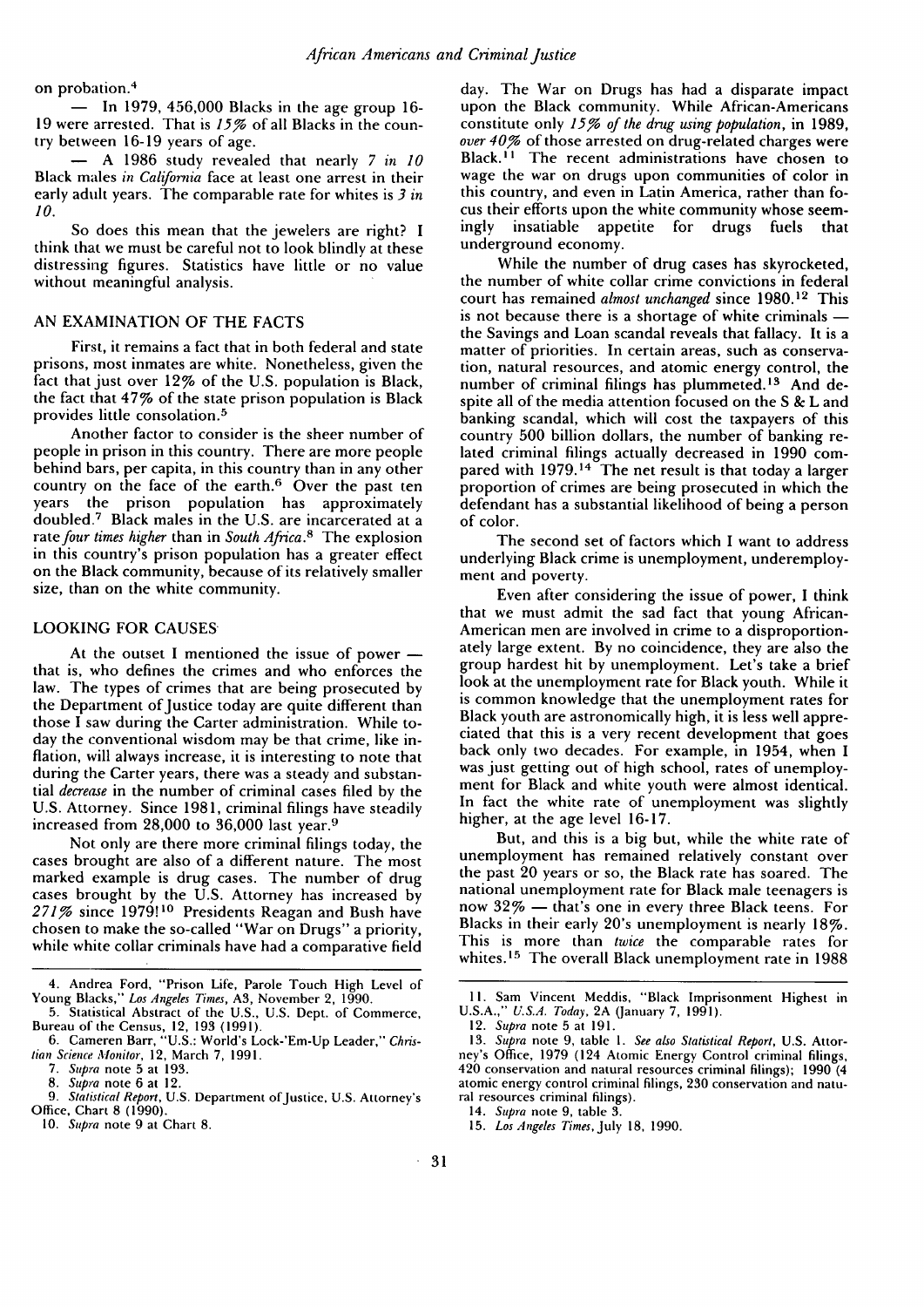was 10% while white unemployment was 4%. Blacks with educational levels equal to whites still suffered over twice the level of unemployment.<sup>16</sup>

Even Blacks who are employed have seen their incomes drop. The median Black family income has *decreased* from 1980 to 1988 to \$18,100, while the median white family income *increased* during that same period to \$32,274. Also, the percentage of Blacks living below the poverty line increased during the Reagan years to *3376,* compared to 10% for whites. 17 In other words, during the Reagan presidency, Black people got poorer, and white people got richer.

One explanation for this widening economic rift between the races is that changes in the labor market are having a much greater negative effect upon Black youth than upon white youth. While this nation once thrived and depended upon cheap young Black labor, the new generation of young Blacks faces for the first time both the rejection of their labor as well as the increasing irrelevance of the skills they bring to the labor market.

There is substantial evidence that when it comes to hiring, employers in the manufacturing sector of the economy tend to treat Black and white youth relatively equally, but that employers in retail establishments tend to treat the two races with striking dissimilarity. This distinction is important because of the shift from manufacturing to retail services between 1980 and 1988. During that time, while new jobs were created in retail trade and service, almost 1 million manufacturing jobs were lost in this country.<sup>18</sup> This blue collar work has for many decades provided the major entry into the world of work for teenagers who were attempting to join the workforce without the skills, credentials, or qualifications required for white collar work. Irish, Italian, and other European immigrants often worked their way up the economic ladder starting with relatively well paying manufacturing jobs. However, since 1970, at the same time that many impediments to Blacks entering the workforce were being removed, literally thousands of plants have closed in this country, many of them in the Northeast and Midwest, in and around our major cities where millions of young Blacks reside. In California, for example, we have seen the closing of plants including the Los Angeles Goodyear and Firestone plants, the Ford Pico Rivera plant, and the GM Southgate plant, just to name a few.

Companies which close shop here often go in search of cheaper labor in other countries, such as Taiwan, Korea or Mexico - a development which affects white workers as well as Blacks. But when they don't leave the country, these "run-away shops" often relocate in suburbia or other areas of low Black population, dramatically and disproportionately affecting the employment prospects for Black youth. For example, between 1966 and 1976 Chicago had a net 16% *decrease* in

 $\mathcal{A}$ 

manufacturing firms, while the Chicago *suburbs* experienced a 41% growth. This translated directly into massive Black unemployment.

Last Tuesday the *New York Times* carried a front page article entitled "How Milwaukee Has Thrived While Leaving Blacks Behind."<sup>19</sup> The article discusses Milwaukee's recovery from the recession of the early 80's, and its emergence as one of the economically healthiest cities in the nation. But Milwaukee's restructured economy resulted in greatly decreased numbers of manufacturing jobs, and greatly increased numbers of non-manufacturing jobs. The result has been that while Milwaukee's white population enjoys one of the lowest unemployment rates in the nation, the city's large and once prosperous Black community suffers staggering 20% unemployment. A UCLA professor is quoted as saying that "Milwaukee is a classic case of how a restructured economy has diminished the employment opportunities for Blacks and for Black males in particular."<sup>20</sup>

Thus, the prospects for Black youth, already bleak, can only worsen as the private economy relocates from the metropolitan areas to places where Blacks are not, and shifts more and more from manufacturing to service sector jobs, such as finance and legal services, accounting, advertising, and data processing.

#### **TECHNOLOGY**

Technology is yet another factor which has taken an enormous toll in terms of jobs in both white collar and blue collar work. Automation is eliminating jobs in the office as well as on the factory floor. Microcomputers eliminate the need for copy typists, file clerks and other positions in routine office work which have traditionally provided entry level employment to Blacks. New advances in telecommunications and related technologies eliminate the need for telephone operators and certain reception functions, and cash machines eliminate jobs for tellers.

There is also a rapid change taking place in the skills required for entry level positions, especially in those sectors that might offer viable long-term careers. For example, New York City experienced a *net increase* of 167,000 jobs between 1977 and 1981.21 However, in the same period, minority unemployment *rose.* The major reason is that the increase in jobs was heavily concentrated in white-collar areas requiring administrative skills in finance and commerce. Black youths are often trapped in poor inner cities schools where they do not receive the education necessary for these jobs.

Finally, changing *patterns* of commercial activity in this country, especially across a range of retail sales organizations, are also closing off previously important avenues of entry into career work for young Blacks. The classic "department store" of earlier times was a labor

<sup>16.</sup> Supra note 5, 403 (unemployment with four years high school completed: Black, 11.2% / White, 4.6%; unemployment with four years college completed: Black 3.3% / White, 1.5%).

<sup>17.</sup> Supra note 5, 403, 465.

<sup>18.</sup> Supra note 5, 400.

<sup>19.</sup> Isabel Wilkerson, "How Milwaukee Has Thrived While Leaving Blacks Behind," New York Times, **Al** (March 16, 1991). 20. Id.

<sup>21.</sup> There was a net increase of over one and one-half million jobs in the areas of finance, insurance, and real estate between 1980 and 1989. Supra note 5, 410.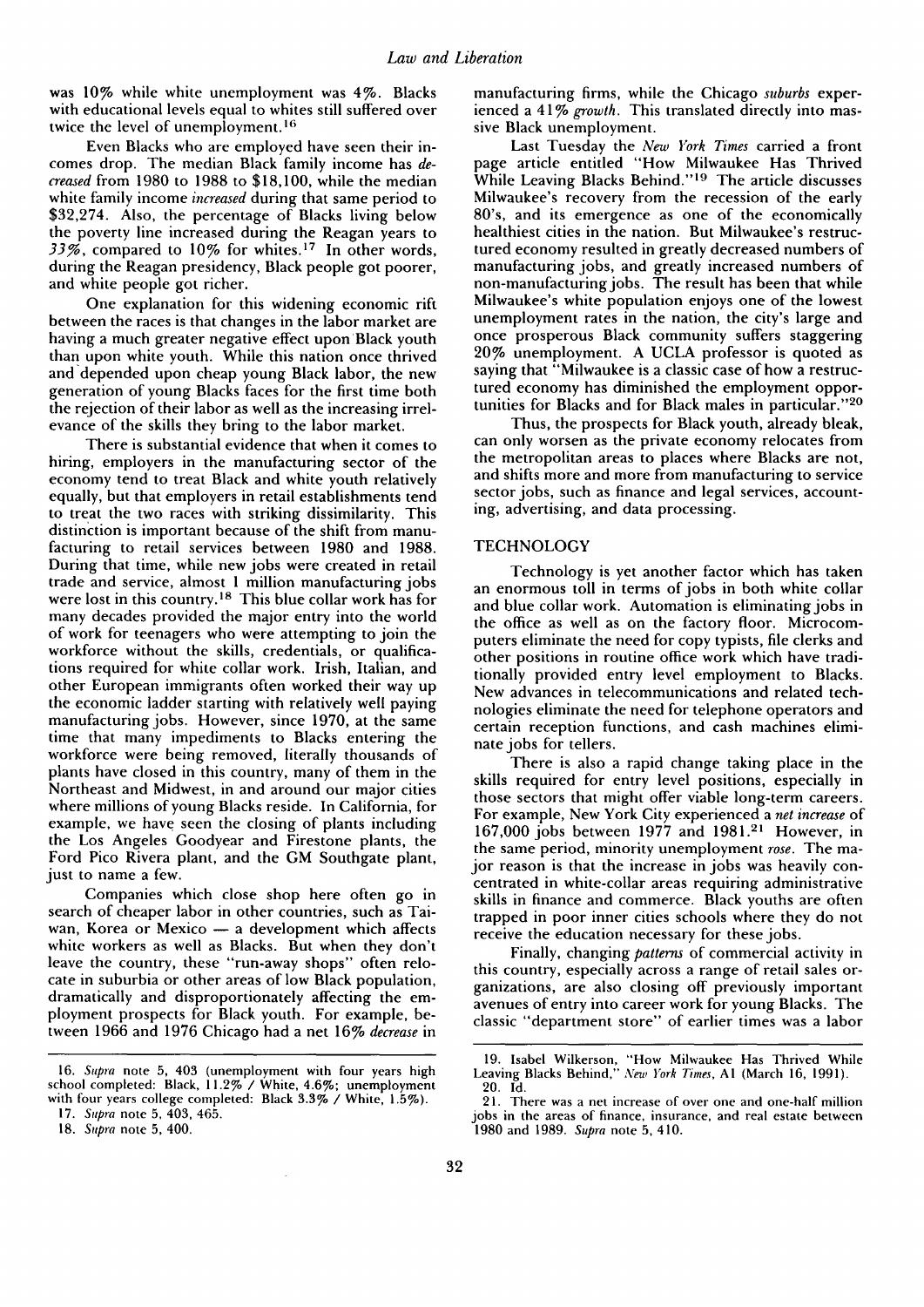intensive organization with multiple points of entry for unskilled young persons seeking careers with the firm. The present day large volume discount house has a quite different work force. At the top there is the relatively small group of managers and executives who are relatively well-trained and well-paid, who work full time, and who can look to a long-term career in the business. There is *almost nothing* in the middle. At the bottom there is a large pool of minimum wage, part-time, casually employed persons who have little chance of obtaining either significant job training or entry into a viable work career with the firm. Such jobs contribute little toward the mix of skills, experience and qualifications that employers are looking for in the new labor force of a service oriented economy.

# ECONOMICS AND CRIME

Thus, the teenager attempting to enter the work force directly from the secondary school years is increasingly aware that there is little room in the labor force for those with limited education or experience. This is especially true for young Blacks.

With economic prospects so bleak - with disproportionately high Black unemployment, with *one in three* Blacks below the poverty line, with an ever growing gap between Black and white, with vanishing job opportunities, and with an economy being restructured in a way which leaves Black people out - it should be no wonder that many, young Blacks turn to the drug economy. That same *New York Times* piece noted that the new Black unemployment in Milwaukee has been accompanied by a new and thriving drug trade. This underground economy often provides the only viable job opportunities for young Blacks **-** the only effective means for channelling capital from the white community into the Black community. It is important to remember that the money which fuels this multi-million dollar economy comes *not* from Blacks, but primarily from whites, who constitute the vast majority of drug users.<sup>22</sup> Black people simply do not have that kind of money.

#### LOOKING FOR SOLUTIONS

Clearly the simplistic solution of throwing ever more young Black men into prison is no answer. So long as the economic prospects remain unchanged, young Blacks will opt for jobs in the drug economy. There can be no solution to Black crime without first addressing Black poverty. It is this latter reality to which I submit we must devote our energies. Further, we must take every chance we get to counter those in our local, state and federal governments who insist, usually by indirection, that Black teenage crime is an indication of some sort of racial character deficiency that more arrests, more jails, and longer sentences will eventually cure.

In the past few years, we've seen a number of proposals for the creation of "enterprise zones" in and

around the Black community. These would be areas designated to attract business through an array of tax breaks, low interest loans, and other incentives. While such zones may or may not provide part of the answer, I cannot believe that even in the best case they will be a panacea. In the first place, while the enterprise zones might attract U.S. businesses to the inner city, they do not address the problem of businesses which leave the country altogether to places where labor is cheaper than it will ever be in the States. Second, they do not address the problem of the changing nature of the U.S. economy. If Blacks do not have the qualities that employers are looking for in the restructured economy, the enterprise zone will not give them those qualities. Finally, in the end, the enterprise zone is at best a redistribution of unemployment from the cities to the suburbs as businesses are encouraged to relocate.

We are left with the conclusion that the private sector, in which Presidents Reagan and Bush have chosen to place their faith, as it is presently structured, *cannot* and *will not* absorb the steadily increasing numbers of unemployed Black youth. We are of necessity left only with the question of *how,* not *whether,* the public sector should respond to this problem.

What we have, in my opinion, is a forced choice. We can choose to pay out higher taxes for public-sector development of more and bigger prisons, larger police forces, with a little on the side for welfare benefits when the wage-earner is jailed, and the enormous social costs of increased crime and poverty **-** or we can choose to pay our taxes for public sector development of serious long-range and effective career employment paths. I believe that in the long run, this latter path will not only be more humane, but it will also be more cost-effective. And most important, it will lead to the creation of a better society for us all.

The first step we must take as a society is to realize that we are facing a crisis of historic proportions. I have tried to provide an outline of this crisis here today. This country has proven time and again its ability to respond heroically in the face of crisis. It is only unfortunate that situations must often reach crisis proportions before we respond to them.

Our experience in the great depression of the 1930's demonstrated that the public sector can adjust to and conquer massive unemployment. Franklin Delano Roosevelt and the New Deal administrations virtually restructured our economy *and* our society to provide food for the starving, jobs for the unemployed, and electricity for our rural areas. It was a massive effort  $-$  it was a successful effort. Most important, it was an effort which the country believed was right and necessary. In contrast to the characterization of Black people today, the country did not believe that the unemployed white population in the 1930's, by virtue of character deficiencies, was somehow deserving of its fate.

This, I believe is the key. During the great depression, white politicians and business-people could look at the homeless people in the streets and in the rail yards, look at the men in the bread lines and soup kitchens,

<sup>22.</sup> Supra note **I.**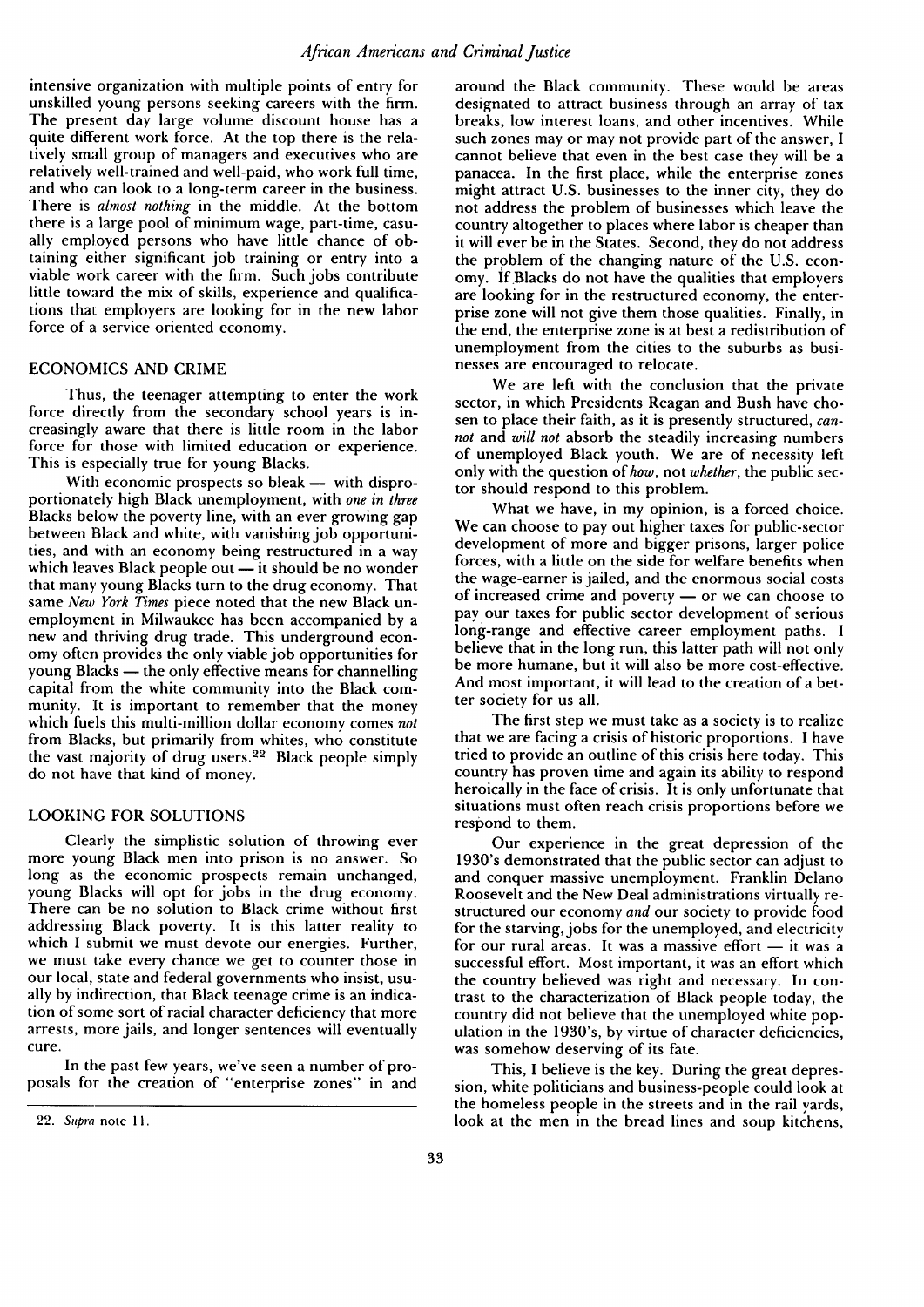and look at the people on the unemployment lines, and say: "That could be me."

Today the situation is quite different. While it remains true that the vast majority of our nation's leaders are white, today's staggering poverty and unemployment are localized in the Black community. This situation provides an easy route for the majority population to fall back on essentialist and thinly veiled racist arguments and thereby deny our crisis. No longer do we hear "That could be me," but instead, "They just aren't like us."

As leaders in our communities, we must push for and demand the kind of significant and meaningful societal reforms that we know worked for unemployed whites in the  $30's$  -jobs programs, education, worker retraining. We could rebuild our nation's crumbling infrastructure, rehabilitate our inner cities, and restore our public lands.

This is not a demand for special treatment  $-$  it is a demand for the *same* treatment which whites received when they suffered a similar crisis in the 1930s. Moreover, such a grand program would benefit not just African-Americans, but the entire society. Consider the staggering costs of incarceration. The United States spends *7 billion dollars each year* to imprison Black males. That is 7 billion dollars to remove people from even potentially playing any productive role in society. We spend only *one-tenth* that much to educate Black men.<sup>23</sup>

For a fraction of the cost of our prison system we could retrain Black workers who have lost their jobs in the shrinking manufacturing sector so that they will have the skills for jobs in the growing sectors of our economy.

We must make it clear that what we do not spend for education today, we must spend many times over for incarceration tomorrow. What we do not spend for jobs programs today we must spend many times over tomorrow for police protection, welfare payments, and for the incalculable social costs of increased crime and poverty.

We are in much greater danger today than in the 60's when Bull Connor was putting cattle prods to young Black protestors  $-$  that made it easy to raise the national consciousness. But poverty is far more insidious than that. It cannot be personified; it does not unleash dogs and water cannons; and it does not say stupid things on national television. This makes our jobs all the more difficult.

So we must redouble our efforts. We must return to our communities believing that our local, state and federal governments have the solution that can place our Black youth back in the mainstream of our economy. We must raise the consciousness of our entire society so that we can focus our concerted energies at eradicating this problem once and for all.



New Haven Paradox and a structure artist: David Valentine

<sup>23.</sup> Chris Black, "Paying the High Price of Being the World's No.1 Jailer," *Boston Globe,* 67 (January 13, 1991).